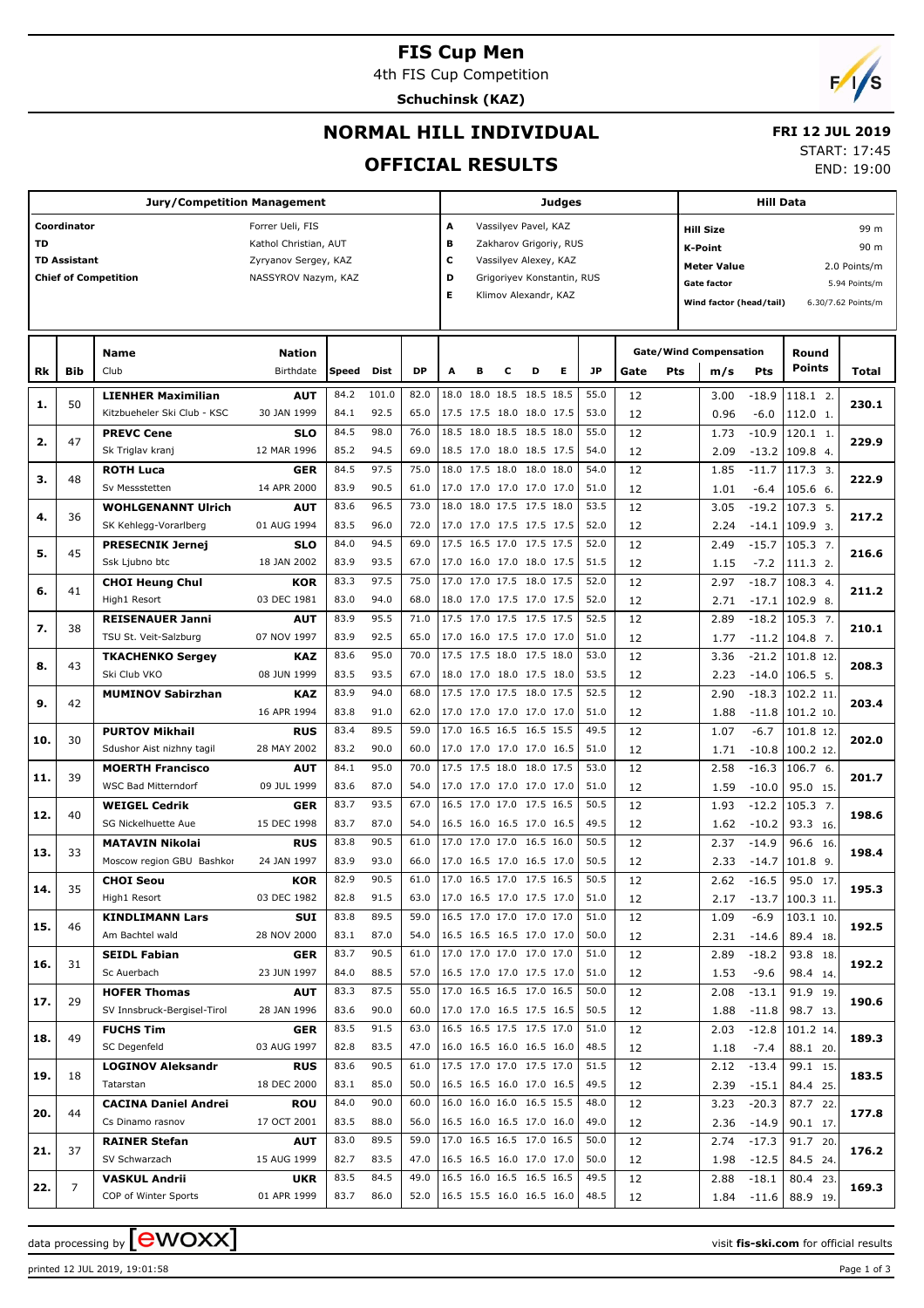# **FIS Cup Men**

4th FIS Cup Competition

**Schuchinsk (KAZ)**



END: 19:00

# **NORMAL HILL INDIVIDUAL**

#### **FRI 12 JUL 2019** START: 17:45

### **OFFICIAL RESULTS**

|     |            | <b>Name</b>                | <b>Nation</b> |        |      |           |      |   |   |                          |   |           | <b>Gate/Wind Compensation</b> |     |      |            | Round         |       |
|-----|------------|----------------------------|---------------|--------|------|-----------|------|---|---|--------------------------|---|-----------|-------------------------------|-----|------|------------|---------------|-------|
| Rk  | <b>Bib</b> | Club                       | Birthdate     | lSpeed | Dist | <b>DP</b> | A    | в | с | D                        | Е | <b>JP</b> | Gate                          | Pts | m/s  | <b>Pts</b> | <b>Points</b> | Total |
| 23. | 3          | <b>MANKOV Ilia</b>         | <b>RUS</b>    | 83.9   | 88.0 | 56.0      | 17.5 |   |   | 15.5 16.5 16.5 16.0      |   | 49.0      | 12                            |     | 2.66 | $-16.8$    | 88.2<br>21    | 169.1 |
|     |            | Sdushor Aist nizhniy tagil | 17 MAR 2003   | 83.5   | 81.5 | 43.0      |      |   |   | 15.5 16.0 16.0 17.0 16.5 |   | 48.5      | 12                            |     | 1.68 | $-10.6$    | 80.9<br>26.   |       |
| 24. | 20         | <b>DZHAFAROV Zakhir</b>    | <b>RUS</b>    | 83.2   | 82.0 | 44.0      |      |   |   | 16.5 17.0 16.5 17.0 16.5 |   | 50.0      | 12                            |     | 2.50 | $-15.8$    | 78.2<br>27.   | 165.1 |
|     |            |                            | 01 OCT 1998   | 83.4   | 87.0 | 54.0      |      |   |   | 17.0 17.0 16.5 17.0 17.0 |   | 51.0      | 12                            |     | 2.88 | $-18.1$    | 86.9<br>21.   |       |
| 25. | 32         | <b>MARCHUKOV Aleksandr</b> | <b>RUS</b>    | 83.8   | 86.5 | 53.0      |      |   |   | 16.5 16.5 16.5 16.5 16.5 |   | 49.5      | 12                            |     | 3.96 | $-24.9$    | 77.6<br>28.   | 162.8 |
|     |            | Sankt-Petersburg           | 08 OCT 2000   | 83.8   | 87.5 | 55.0      |      |   |   | 15.5 16.0 15.5 15.5 16.5 |   | 47.0      | 12                            |     | 2.66 | $-16.8$    | 85.2<br>22.   |       |
| 26. | 23         | <b>FELDOREAN Andrei</b>    | <b>ROU</b>    | 83.4   | 82.5 | 45.0      |      |   |   | 16.5 16.0 16.0 16.0 16.0 |   | 48.0      | 12                            |     | 2.02 | $-12.7$    | 80.3<br>24.   | 158.1 |
|     |            | Acs Sacele                 | 13 APR 2000   | 83.2   | 82.0 | 44.0      |      |   |   | 16.0 16.0 16.0 16.5 16.5 |   | 48.5      | 12                            |     | 2.34 | $-14.7$    | 77.8<br>28.   |       |
| 27. | 8          | <b>PACURAR Radu Mihai</b>  | <b>ROU</b>    | 83.8   | 83.0 | 46.0      | 16.0 |   |   | 15.0 16.0 16.0 16.0      |   | 48.0      | 12                            |     | 2.37 | $-14.9$    | 79.1<br>26.   | 157.4 |
|     |            | Cs Dinamo rasnov           | 06 SEP 2001   | 84.0   | 83.5 | 47.0      |      |   |   | 16.5 15.5 15.0 16.0 15.5 |   | 47.0      | 12                            |     | 2.49 | $-15.7$    | 78.3<br>27.   |       |
| 28. | 12         | <b>VASSILYEV Danil</b>     | <b>KAZ</b>    | 82.5   | 81.0 | 42.0      |      |   |   | 16.5 15.0 16.5 16.5 15.5 |   | 48.5      | 12                            |     | 2.83 | $-17.8$    | 72.7<br>30.   | 157.3 |
|     |            |                            | 22 JUL 2004   | 83.2   | 87.5 | 55.0      |      |   |   | 16.5 16.0 16.5 16.5 16.0 |   | 49.0      | 12                            |     | 3.08 | $-19.4$    | 84.6<br>23.   |       |
| 29. | 28         | <b>CHO Sungwoo</b>         | <b>KOR</b>    | 83.0   | 83.0 | 46.0      |      |   |   | 16.0 15.5 16.0 16.5 16.0 |   | 48.0      | 12                            |     | 2.30 | $-14.5$    | 79.5<br>25    | 151.7 |
|     |            |                            | 01 JAN 2000   | 83.4   | 79.0 | 38.0      |      |   |   | 16.0 15.5 15.5 16.5 16.5 |   | 48.0      | 12                            |     | 2.19 | $-13.8$    | 72.2<br>29.   |       |
| 30. | 25         | <b>CAMENZIND Noah</b>      | <b>SUI</b>    | 83.2   | 81.5 | 43.0      |      |   |   | 15.5 16.0 16.5 16.5 16.5 |   | 49.0      | 12                            |     | 2.78 | $-17.5$    | 74.5<br>29.   | 146.3 |
|     |            | Einsiedeln                 | 06 AUG 2002   | 83.1   | 78.5 | 37.0      |      |   |   | 15.5 15.5 15.5 16.0 15.0 |   | 46.5      | 12                            |     | 1.86 | $-11.7$    | 71.8<br>30.   |       |

|     |              | Not qualified for final round   |             |      |      |      |                          |  |      |    |      |         |      |
|-----|--------------|---------------------------------|-------------|------|------|------|--------------------------|--|------|----|------|---------|------|
| 31. | 22           | <b>SELL Adrian</b>              | <b>GER</b>  | 82.6 | 79.5 | 39.0 | 15.5 15.5 15.5 16.0 16.0 |  | 47.0 | 12 | 2.26 | $-14.2$ | 71.8 |
|     |              | Sv Messstetten                  | 28 APR 1998 |      |      |      |                          |  |      |    |      |         |      |
| 32. | 27           | <b>MARUSIAK Yevhen</b>          | <b>UKR</b>  | 83.0 | 78.5 | 37.0 | 15.5 15.5 14.5 15.5 15.0 |  | 46.0 | 12 | 1.94 | $-12.2$ | 70.8 |
|     |              | ShVSM of Ivano-Frankivsk        | 16 MAR 2000 |      |      |      |                          |  |      |    |      |         |      |
| 33. | 24           | <b>SPULBER Mihnea Alexandru</b> | <b>ROU</b>  | 83.8 | 76.5 | 33.0 | 15.5 15.5 16.0 16.0 16.0 |  | 47.5 | 12 | 1.67 | $-10.5$ | 70.0 |
|     |              | Acs Sacele                      | 11 DEC 2000 |      |      |      |                          |  |      |    |      |         |      |
| 34. | 15           | <b>KORCHUK Anton</b>            | <b>UKR</b>  | 83.2 | 80.0 | 40.0 | 16.5 15.5 15.5 16.5 15.5 |  | 47.5 | 12 | 2.88 | $-18.1$ | 69.4 |
|     |              | COP of Winter Sports            | 04 AUG 2004 |      |      |      |                          |  |      |    |      |         |      |
| 35. | 26           | <b>KOTIK Kiril</b>              | <b>RUS</b>  | 82.9 | 76.0 | 32.0 | 15.5 15.5 15.5 16.0 15.5 |  | 46.5 | 12 | 1.48 | $-9.3$  | 69.2 |
|     |              |                                 | 02 NOV 1998 |      |      |      |                          |  |      |    |      |         |      |
| 36. | 21           | <b>SADREEV Danil</b>            | <b>RUS</b>  | 82.6 | 77.5 | 35.0 | 15.0 15.0 15.0 15.5 14.5 |  | 45.0 | 12 | 2.06 | $-13.0$ | 67.0 |
|     |              | MBU DOD SDUSSH Leninogors       | 07 MAY 2003 |      |      |      |                          |  |      |    |      |         |      |
| 37. | 2            | <b>NIEDERBERGER Lean</b>        | <b>SUI</b>  | 82.8 | 78.0 | 36.0 | 15.5 16.0 16.0 16.5 15.0 |  | 47.5 | 12 | 2.73 | $-17.2$ | 66.3 |
|     |              | Bannalp-Wolfenschiessen         | 08 JAN 2003 |      |      |      |                          |  |      |    |      |         |      |
| 38. | $\mathbf{1}$ | <b>TURSUNZHANOV Nurshat</b>     | <b>KAZ</b>  | 82.5 | 70.5 | 21.0 | 15.5 15.0 15.0 15.5 14.5 |  | 45.5 | 12 | 1.97 | $-12.4$ | 54.1 |
|     |              |                                 | 08 FEB 2003 |      |      |      |                          |  |      |    |      |         |      |
| 39. | 5            | <b>BOIKO Mikhail</b>            | <b>KAZ</b>  | 82.3 | 62.0 | 4.0  | 14.0 13.5 14.0 14.5 13.5 |  | 41.5 | 12 | 2.59 | $-16.3$ | 29.2 |
|     |              | vko                             | 14 AUG 2000 |      |      |      |                          |  |      |    |      |         |      |

|            | Did not start                  |  |  |  |  |  |  |  |  |  |  |
|------------|--------------------------------|--|--|--|--|--|--|--|--|--|--|
| <b>Bib</b> | Name                           |  |  |  |  |  |  |  |  |  |  |
| 6          | <b>BUSKUM Andreas Granerud</b> |  |  |  |  |  |  |  |  |  |  |
| 9          | <b>WESTERHEIM Oscar P</b>      |  |  |  |  |  |  |  |  |  |  |
| 10         | KALINICHENKO Vitaliy           |  |  |  |  |  |  |  |  |  |  |
| 11         | AUNE Joakim                    |  |  |  |  |  |  |  |  |  |  |
| 13         | VILLUMSTAD Fredrik             |  |  |  |  |  |  |  |  |  |  |
| 16         | NEKHOROSHEV IVAN               |  |  |  |  |  |  |  |  |  |  |

data processing by **CWOXX**  $\blacksquare$ 

printed 12 JUL 2019, 19:01:58 Page 2 of 3